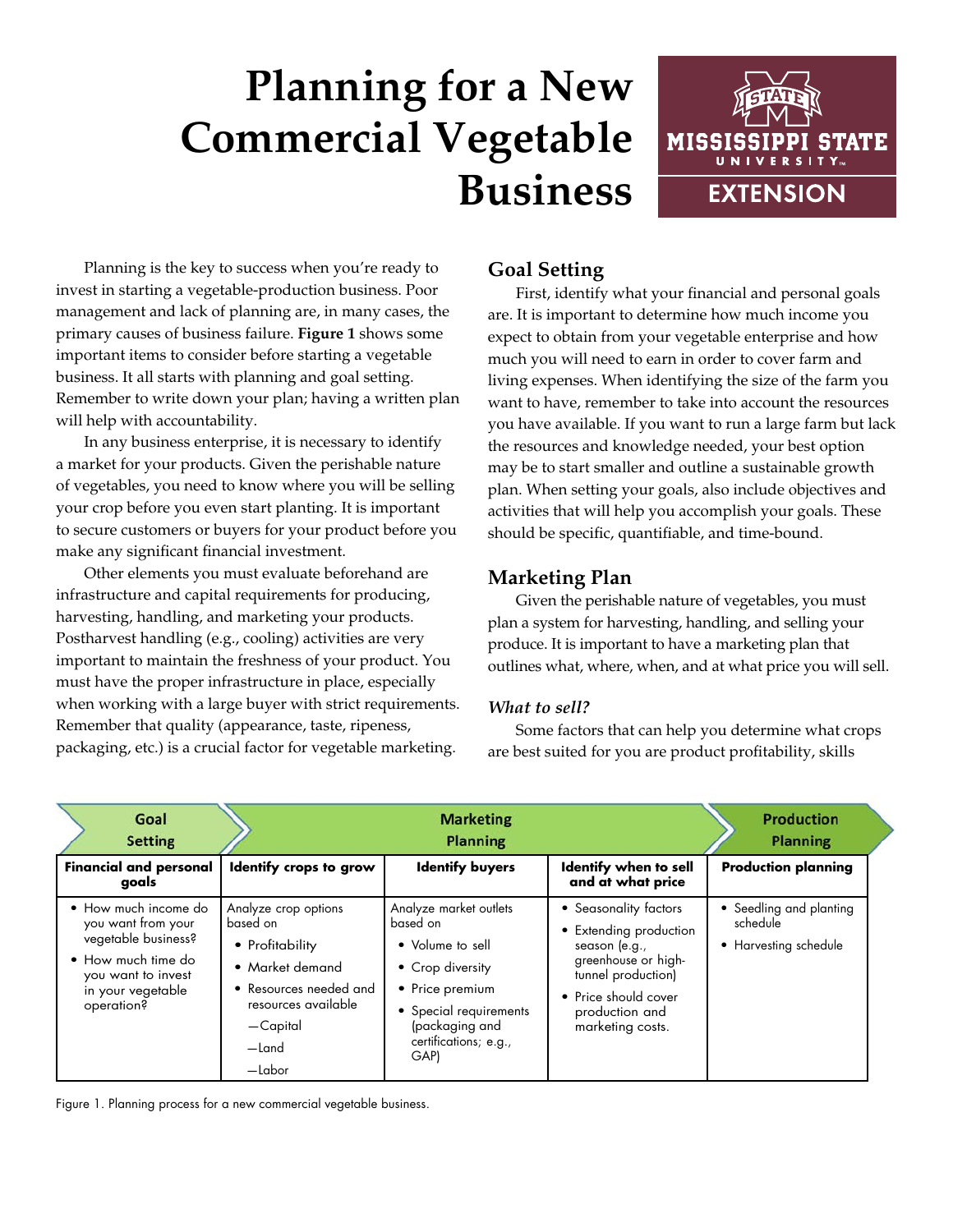required, level of care needed, labor time and cost, and capital required and available. Some crops may be more profitable, but they may also be more labor-intensive. If labor is restricted in your area, then these crops may not be the best option. Another alternative is niche marketing, which could be a good option for producers with limited cropland. Organic vegetables and specialty vegetable varieties are two examples of niche crops. Also, consider different crops that can be produced during alternate times of the year.

#### *Where to sell?*

Depending on the size of your operation, there are various marketing options:

- Direct-to-consumer marketing
- Farmers' markets
- Community-supported agriculture (CSA)
- Roadside stands
- Direct sales to restaurants or local supermarkets
- Food hubs
- Wholesale markets

First, know your desired buyers and what they care about. Some buyers have more strict requirements. For example, hospitals, wholesalers, and some supermarkets may require that you follow good agricultural practices (GAP) and other quality certifications. Volume, product diversification, handling, packaging, and product transportation requirements will also depend on the type of buyer you work with. If you are working with large retailers or wholesalers, sometimes you have to supply larger quantities and specialize in one or a few crops. If selling at a farmers' market, then lower volume and vegetable variety are more important.

If you are planning to manage a medium or large vegetable farm, then wholesale (intermediaries) and retailers may be a better choice. If you plan to have a larger-scale farm, it is important that you start to nurture relationships with distributors, supermarkets, or other large-volume buyers. It is also beneficial to have buyers lined up before production, which can significantly reduce your risk. Direct-to-consumer marketing can be a better option if you desire to have a small-scale operation. As of summer 2017, there were around 93 farmers' markets in Mississippi. For a list of farmers' markets in Mississippi, visit the Mississippi Department of Agriculture and Commerce website at *[http://www.mdac.ms.gov/bureaus](http://www.mdac.ms.gov/bureaus-departments/farmers-market/markets-mississippi/)[departments/farmers-market/markets-mississippi/](http://www.mdac.ms.gov/bureaus-departments/farmers-market/markets-mississippi/)*.

#### *When to sell?*

Seasonality is an important factor in vegetable production. Prices are lower during the typical production season. You can get higher prices if you offer the product outside of the usual supply time for growers. Alternative production methods such as greenhouse production or high tunnels allow you to extend the harvest season and get higher prices. However, these production methods also require a higher capital investment.

#### *At what price?*

Prices vary across market channels. Prices in directmarketing channels such as farmers' markets are generally higher than wholesale prices. It is also important to negotiate prices. In order to negotiate the price, you need to be informed about price trends and prices received by other producers. For reference prices, you could refer to weekly Wholesale Terminal Produce Prices information (*[https://www.marketnews.usda.gov/mnp/fv-report-config](https://www.marketnews.usda.gov/mnp/fv-report-config-step2?repType=wiz&type=termPrice&locChoose=location&commodityClass=allcommodity&run=Run)[step2?repType=wiz&type=termPrice&locChoose=location](https://www.marketnews.usda.gov/mnp/fv-report-config-step2?repType=wiz&type=termPrice&locChoose=location&commodityClass=allcommodity&run=Run) [&commodityClass=allcommodity&run=Run](https://www.marketnews.usda.gov/mnp/fv-report-config-step2?repType=wiz&type=termPrice&locChoose=location&commodityClass=allcommodity&run=Run)*). While these prices include some additional fees, they can give you an idea of price trends. In order to price your product, you must first know your production costs, including the cost of your labor, transportation, and marketing. To identify what your production cost will be, a good reference point is the state vegetable budgets (*https://www.agecon. msstate.edu/whatwedo/budgets.php*). It is also important that you develop enterprise budgets for each of your crops.

## **Production Planning**

Once you have a clear idea of what you want your farm business to look like, what you want to produce, and where you will sell your product, you need to establish a production plan. Some factors to consider are listed below.

- Capital needs: Identify all the investment and cash operating needs and how much you will need to borrow.
- Infrastructure and equipment: Identify what equipment you need for the crops you will produce. In addition, depending on packaging and handling requirements, identify what type of infrastructure will be needed.
- Management: Identify the production, management, and marketing skills necessary to make your enterprise successful. If you do not have those skills, identify ways to acquire them, which could include hiring additional labor.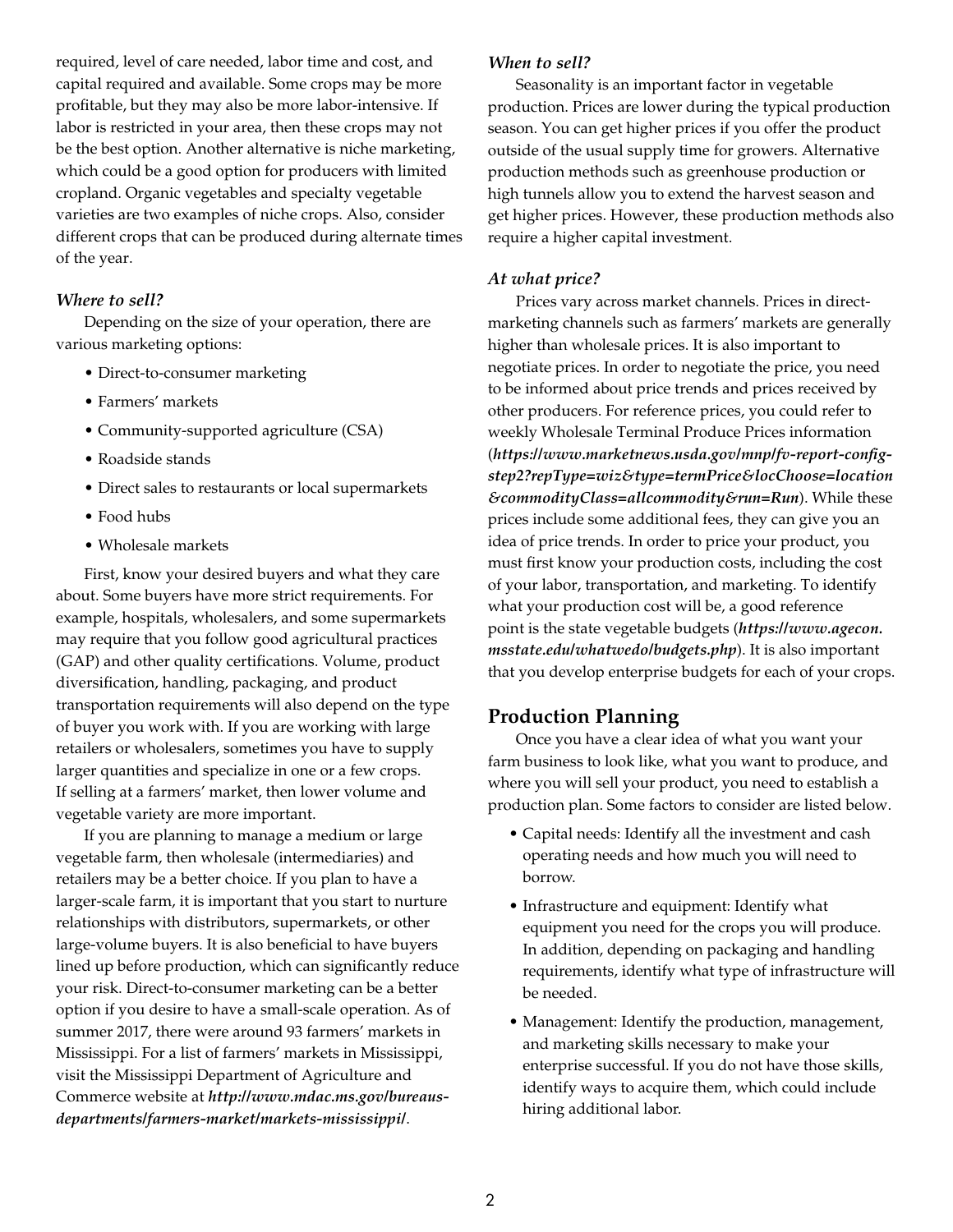- Planting and harvesting schedule: Plan the best timing for planting and harvesting your crops, based on plant varieties and availability of labor. Remember to plan your planting dates based on your harvest schedule (e.g., customer demand).
- Postharvest and sanitation: Postharvesting needs (sanitation, handling, and cooling) are important aspects that need careful thought. Cooling is necessary to delay produce spoilage and keep it fresh. When the product is not sold and delivered immediately after harvest, a cold storage option may be needed.
- Enterprise analysis: Keep good production and financial records to help you make good decisions in the future. Use records to identify problems that need to be solved and to identify what practices and crops are more profitable for your business.

### **Important Links**

Cornell Cooperative Extension of Tompkins County Guide to Marketing Channel Selection: How to Sell through Wholesale & Direct Marketing Channels. Available at: https://smallfarms.cornell.edu/wp-content/ uploads/2014/07/Guide-to-Marketing-Channel-1ib5phn. pdf

Mississippi Department of Agriculture and Commerce. Farmers' Markets in Mississippi. Available at: [http://](http://www.mdac.ms.gov/bureaus-departments/farmers-market/markets-mississippi/) [www.mdac.ms.gov/bureaus-departments/farmers](http://www.mdac.ms.gov/bureaus-departments/farmers-market/markets-mississippi/)[market/markets-mississippi/](http://www.mdac.ms.gov/bureaus-departments/farmers-market/markets-mississippi/)

Mississippi State University. Department of Agricultural Economics. Planning Budgets. Available at: https://www. agecon.msstate.edu/whatwedo/budgets.php

USDA Agricultural Marketing Service. Weekly Wholesale Terminal Produce Prices information. Available at: [https://www.marketnews.usda.gov/mnp/fv-report](https://www.marketnews.usda.gov/mnp/fv-report-config-step2?repType=wiz&type=termPrice&locChoose=location&commodityClass=allcommodity&run=Run)[config-step2?repType=wiz&type=termPrice&locChoose=lo](https://www.marketnews.usda.gov/mnp/fv-report-config-step2?repType=wiz&type=termPrice&locChoose=location&commodityClass=allcommodity&run=Run) [cation&commodityClass=allcommodity&run=Run](https://www.marketnews.usda.gov/mnp/fv-report-config-step2?repType=wiz&type=termPrice&locChoose=location&commodityClass=allcommodity&run=Run)